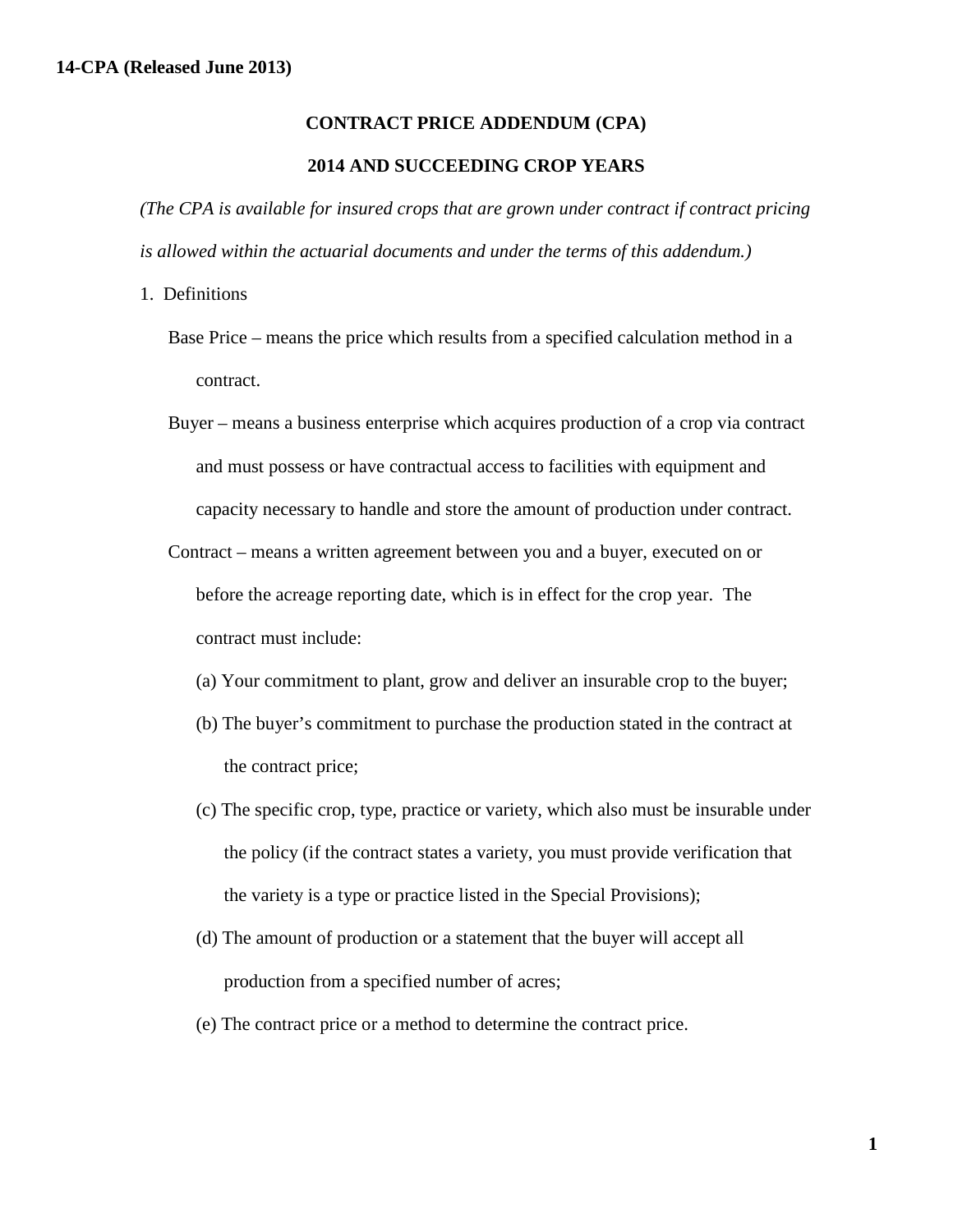- Contract Price means the price contained in a contract executed between you and a buyer. The contract price is the amount specified without regard to incentives or discounts.
- Maximum Contract Price means the maximum price allowed under this Addendum determined by multiplying the projected price or price election, as applicable and as determined by RMA, by the maximum contract price factor contained in the actuarial documents.
- Premium Amount means the added price above the base price for planned production and is not an incentive that is related to the performance of the crop production (e.g. quality, timing, etc.). The premium amount must be converted to consistent units and/or terms as the applicable projected price or price election for the insured crop.
- 2. Contract Pricing Availability
	- (a) If the actuarial documents specify the availability of contract pricing, you may use your contract price to determine your projected price, harvest price, or price election, as applicable, for such insurable crops. You must elect contract pricing by the sales closing date and provide a copy of the contract to us by the acreage reporting date. The CPA is continuous.
	- (b) Unless the Special Provisions restrict the total number of insured acres of a crop type or practice to not exceed 110 percent of the crop type's or practice's contracted acres, then the crop type's or practice's projected price or price election, as applicable, will be determined by a weighted average price of contracted and non-contracted acreage.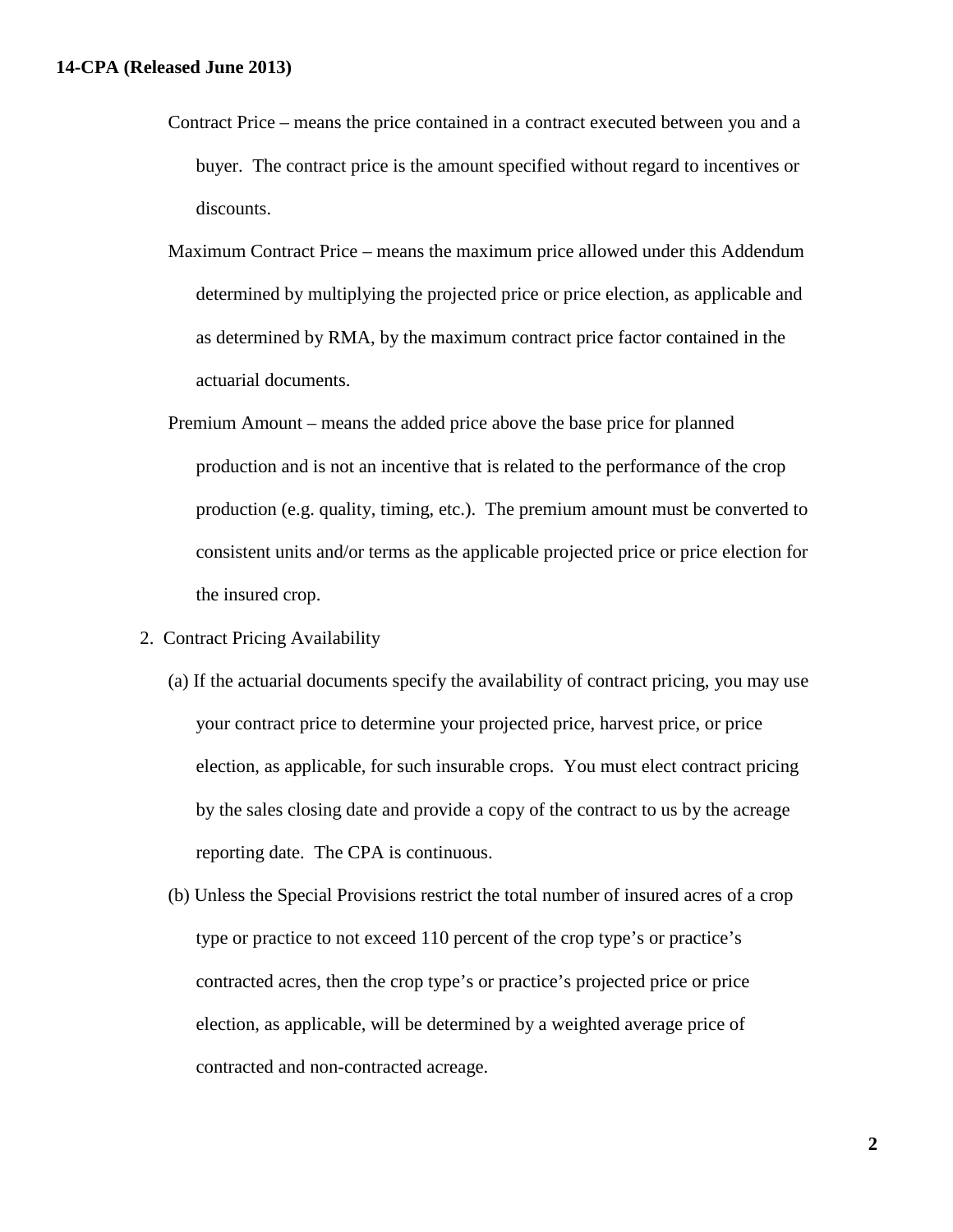## **14-CPA (Released June 2013)**

- (c) To determine the number of acres under contract:
	- (1) For an acreage only based contract, the lesser of:
		- (i) The insured acres (planted acreage and acreage prevented from being planted); or
		- (ii) The number of acres specified in the contract.
	- (2) For a production only based contract, the lesser of:
		- (i) The number of acres determined by dividing the production stated in the contract by the approved yield; or
		- (ii) The insured acres (planted acreage and acreage prevented from being planted).
	- (3) For an acreage and production based contract that specifies a maximum number of acres, the lesser of:
		- (i) The number of acres determined by dividing the production stated in the contract by the approved yield; or
		- (ii) The insured acres (planted acreage and acreage prevented from being planted); or
		- (iii) The number of acres specified in the contract.
- 3. How to Use Your Contract Price
	- (a) Methods to determine the contract price by plan of insurance:
		- (1) For yield protection (including area yield protection) or actual production history (APH):
			- (i) If the contract provides a fixed price for the contracted production, the projected price or price election, as applicable, is the contract price.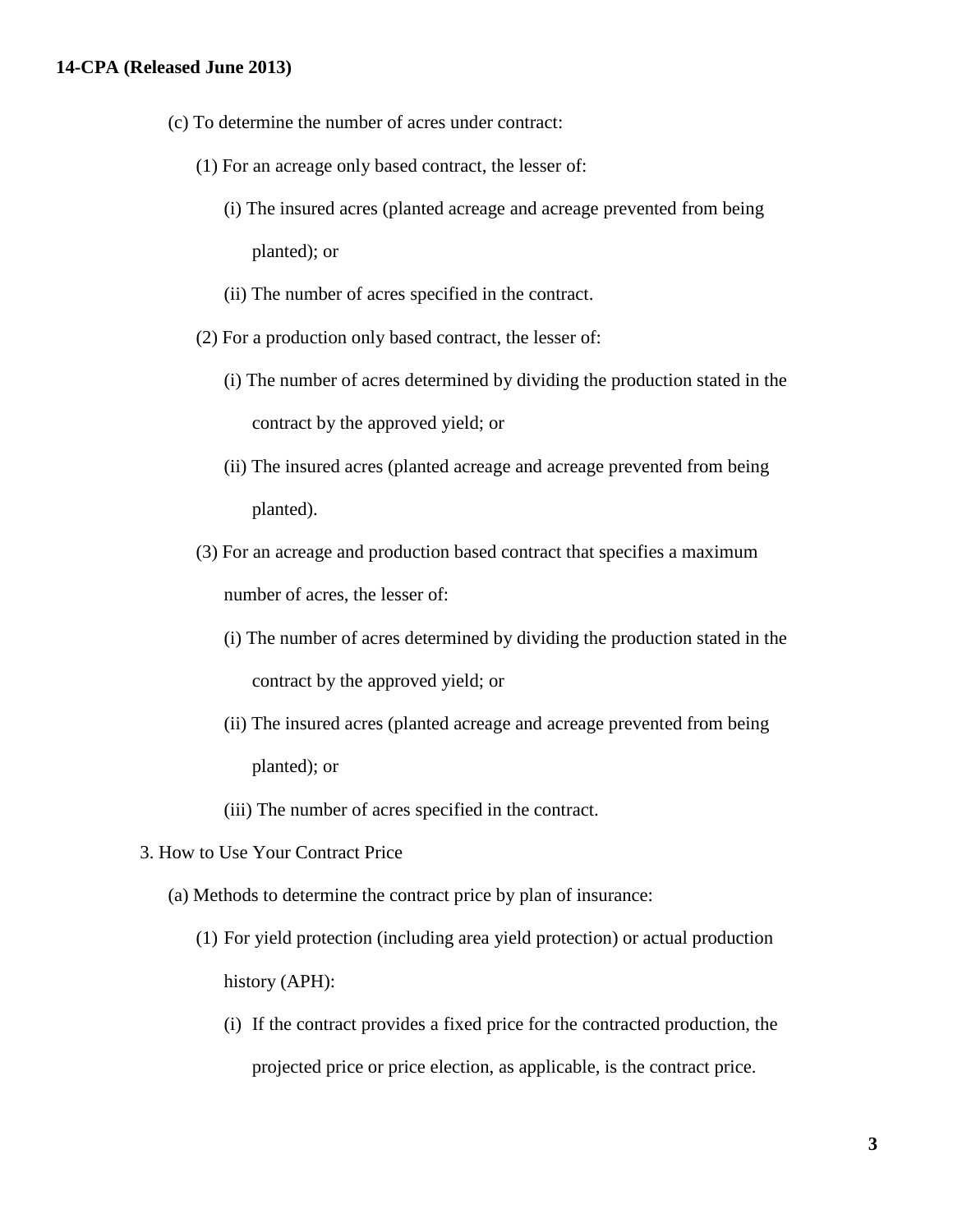## **14-CPA (Released June 2013)**

- (ii) If the contract provides for a premium amount over a base price to be determined and:
	- A. The base price is set on or before the acreage reporting date, the projected price or price election is the contract price;
	- B. The base price is not available by the acreage reporting date, the projected price or price election is the result of adding the premium amount to the applicable projected price or price election. For example: Your contract specifies the price you will receive for your production is \$2 per unit (e.g. bushel, pound, etc.) over a base price. The base price is determined after the acreage reporting date. Your price election is \$10 per unit if you did not elect to use this Addendum. Under this Addendum your price election is \$12 per unit  $(\$10 + \$2)$ .

(2) For revenue protection (including area revenue protection):

- (i) If the contract provides a fixed price for the contracted production:
	- A. The projected price under this Addendum is the contract price. For example: Your contract specifies the price you will receive for your contracted production is \$10 per unit. Your projected price is \$6 per unit as determined by the Commodity Exchange Price Provisions (CEPP) or the policy if you did not elect this Addendum. Under this Addendum your projected price is \$10 per unit which is the contract price.
	- B. The harvest price under this Addendum will be the result of the applicable projected price subtracted from the contract price and the

**4**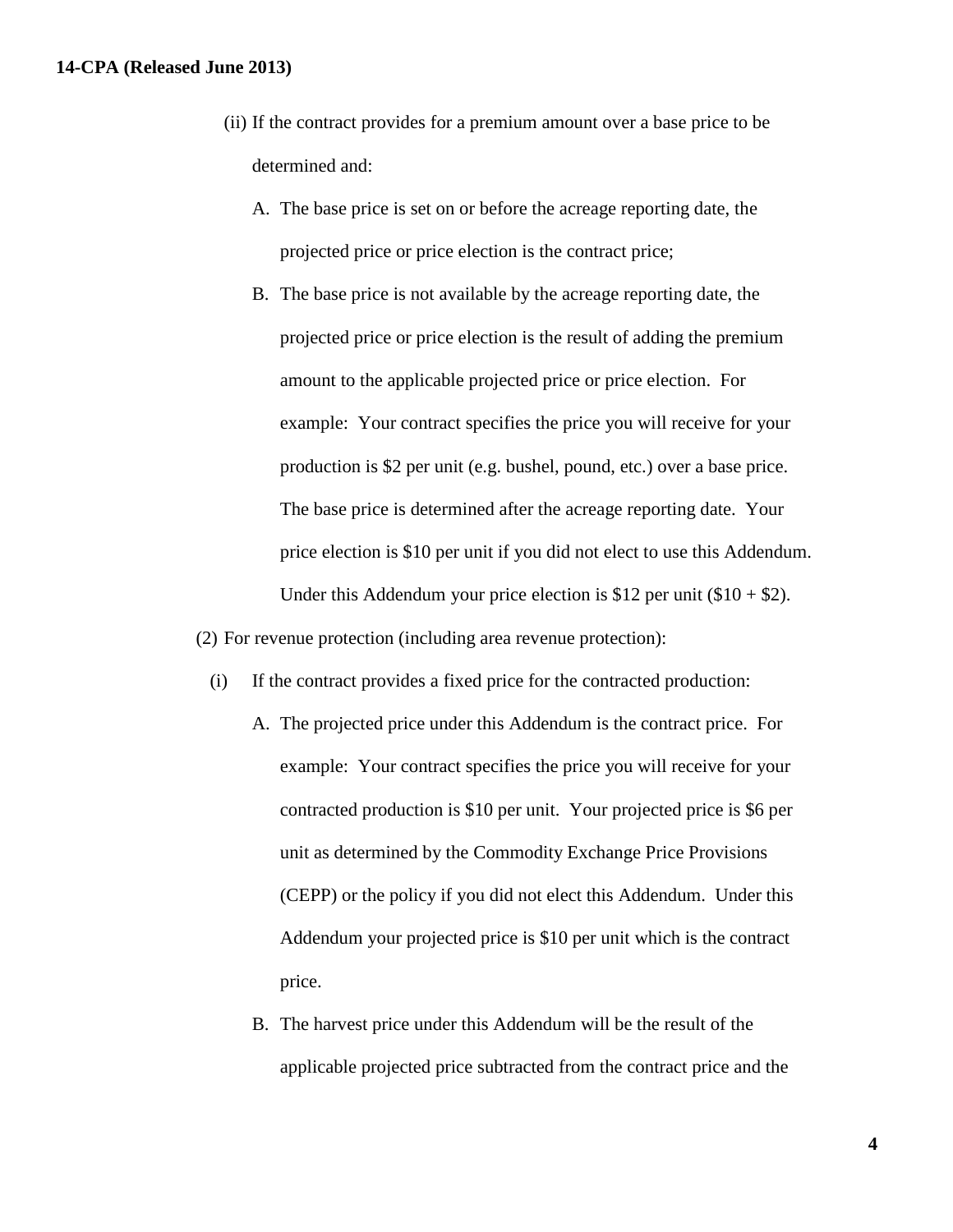difference added to the applicable harvest price. For example: In (2)(i)(A) above, if you did not elect this Addendum your harvest price is \$5 per unit as determined by the CEPP or the policy. Under this Addendum, your harvest price is \$9 per unit  $(\$10 - \$6 + \$5)$ .

- (ii) If the contract provides for a premium amount over a base price that is available by the acreage reporting date the contract is considered to be a fixed price contract and prices will be calculated as shown in 2(i).
- (iii) If the contract provides for a premium amount over a base price that will not be available until after the acreage reporting date:
	- A. The projected price under this Addendum is the result of adding the premium amount to the applicable projected price. For example: Your contract specifies the price you will receive for your contracted production is \$4 per unit over the base price. The base price will be determined after the acreage reporting date. Your projected price is \$7 per unit as determined by the CEPP or the policy if you did not elect this Addendum. Under this Addendum your projected price is \$11 per unit  $(\$7 + \$4)$ .
	- B. The harvest price is the result of adding the premium amount to the applicable harvest price. For example: In  $(2)(iii)(A)$  above, if you did not elect this Addendum your harvest price is \$8 per unit as determined by the CEPP or the policy. Under this Addendum your harvest price will be  $$12$  per unit (\$8 + \$4).

**5**